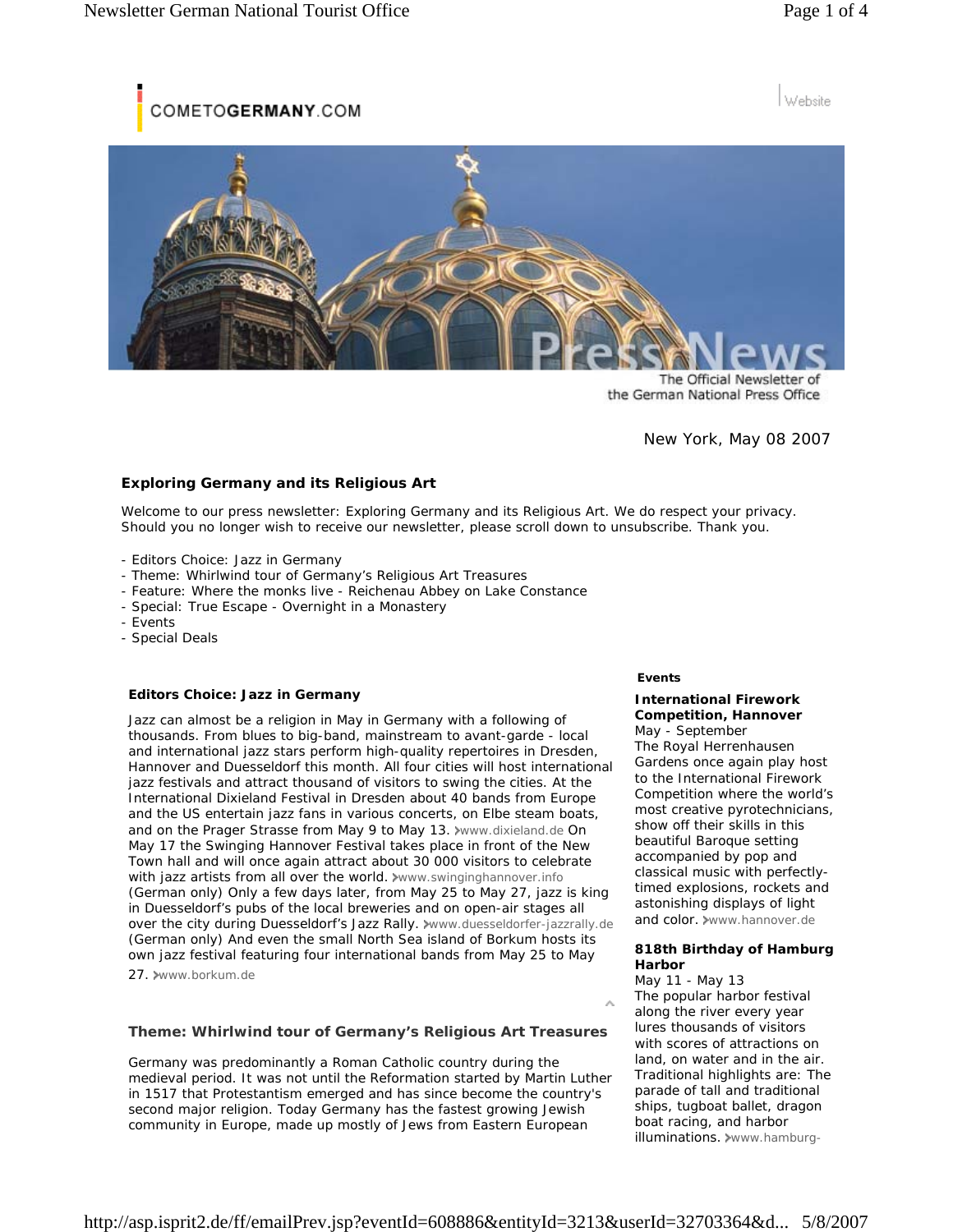countries. Visitors to Germany can experience these major world religions and find astonishing religious art treasures, among them some UNESCO

Perched atop a small rise at the foot of the **Bavarian** Alps, the ornate Rococo church 'Wieskirche', a UNESCO World Heritage Site, boasts opulent stucco ornamentation and a ceiling fresco painted by Johann Baptist Zimmermann. >www.wieskirche.de In Munich the new Jewish Museum, opened this March in the center of the Bavarian capital, and visitors can experience a world of insights into Jewish life and culture. www.juedisches-museum.muenchen.de

World Heritage Sites, throughout the country. Take a whirlwind tour

through Germany's states and their religious gems:

In the state of **Baden-Wuerttemberg,** the UNESCO World Heritage site, the monastery Maulbronn, is the most extensively preserved medieval monastic complex north of the Alps. The monastery offers detailed information on the life and work of the order from the 12th to the 16th century. >www.maulbronn.de

Worms, in the state of **Rhineland Palatine,** has unique witnesses from the eventful history of the co-existence of Christians and Jews. In the old town visitors can find the well-preserved old Jewish quarter, with the Romanesque Synagogue, a ritual bath and the Raschi-Haus home to the Jewish Museum. >www.worms.de In Mainz the Catholic Church of St. Stephen features beautiful windows designed by artist Marc Chagall, depicting themes from the Old and New Testament, in a striking blend of meditative blue. www.mainz.de

Cologne's Gothic cathedral in **Nordrhein Westphalia** was added to the UNESCO World Heritage list in 1998. The cathedral, with its characteristic spires, houses the golden Shrine of the Three Magi, as well as numerous other outstanding art treasures. >www.koelner-dom.de

Michelstadt, set among the hills of the Odenwald in the State of **Hesse** , was built in the 14th century and presents a typical image of a medieval Germany with its half-timbered houses. A true rarity is the 18th century synagogue, which escaped being burned by the National Socialists and today houses a small Jewish museum. www.michelstadt.de

St. Mary's Cathedral and St. Michael's Church in Hildesheim in **Lower Saxony** are outstanding examples of Romanesque architecture and exceptional repositories of religious art from the Holy Roman Empire. St. Mary's Cathedral is also home to a unique collection of medieval treasures and a 1,000 year old rose tree. >www.niedersachsen-tourism.de

St. Anne's new art gallery and museum in Luebeck in **Schleswig Holstein** are located on the site of the former Augustinian Abbey Church and offer the wonderful opportunity to see contemporary and 20th century art, religious art and Germany's most important collection of medieval carved altar pieces at one place. www.luebeck.de

**Hamburg's** skyline is defined by the steeples of its principal churches. The 433 feet high tower of St. Michael, known locally as "Michel", is Hamburg's famous landmark. Visitors can climb the 453 steps to the viewing platform and enjoy fabulous views over Hamburg. »www.hamburgtourism.de

**Berlin** is home to Daniel Libeskind's Jewish museum and the Peter Eisenman's memorial to the murdered Jews of Europe in the center of the city. www.stiftung-denkmal.de

Eisleben in **Saxony Anhalt** is, as many other German cities, associated with the life and work of Martin Luther. Here Luther's birth house, which tourism.de

## **Designmai, Berlin**

May 12 - May 20 This international design festival, which celebrates its fifth anniversary in 2007, will again be at the cutting edge of new global trends as it explores the relationship between digital technology and design. **\*www.designmai.de** 

### **Ernst Ludwig Kirchner 'A Journey through Germany', Chemnitz**

May 13 - August 5 Ernst Ludwig Kirchner, a founding member of the "Brücke" (Bridge) group, was one of the artists seeking to renew art at the start of the 20th century. The inventive richness, formal variety and expressive power of Kirchner's works on paper are without parallel in modern art. www.chemnitz.de (German only)

### **International Handel-Festival, Goettingen**

May 18 - May 29 The Festival takes place under the banner Might and Plight - Handel's Rulers and Heroes. The centerpiece of the Festival is the opera Giulio Cesare, with the talented young American counter-tenor Gerald Thompson in the title role. www.haendel.org

#### **150th Birthday of the Schwerin Castle**

May 26 - May 28 This year at Pentecost the finishing of the Schwerin Castle in its present-day shape is celebrated for the 150th time. Around the castle, exhibitions, markets and cultural events invite visitors to a time journey from 1857 to 2007. www.schwerin.com (German only)

#### **Special Deals**

# **Take off with LTU to Germany**

New in May 2007, LTU International Airways, one of Germany's leading leisure airlines will introduce two weekly flights from Las Vegas to Germany, making this its seventh North American gateway. Frequencies will also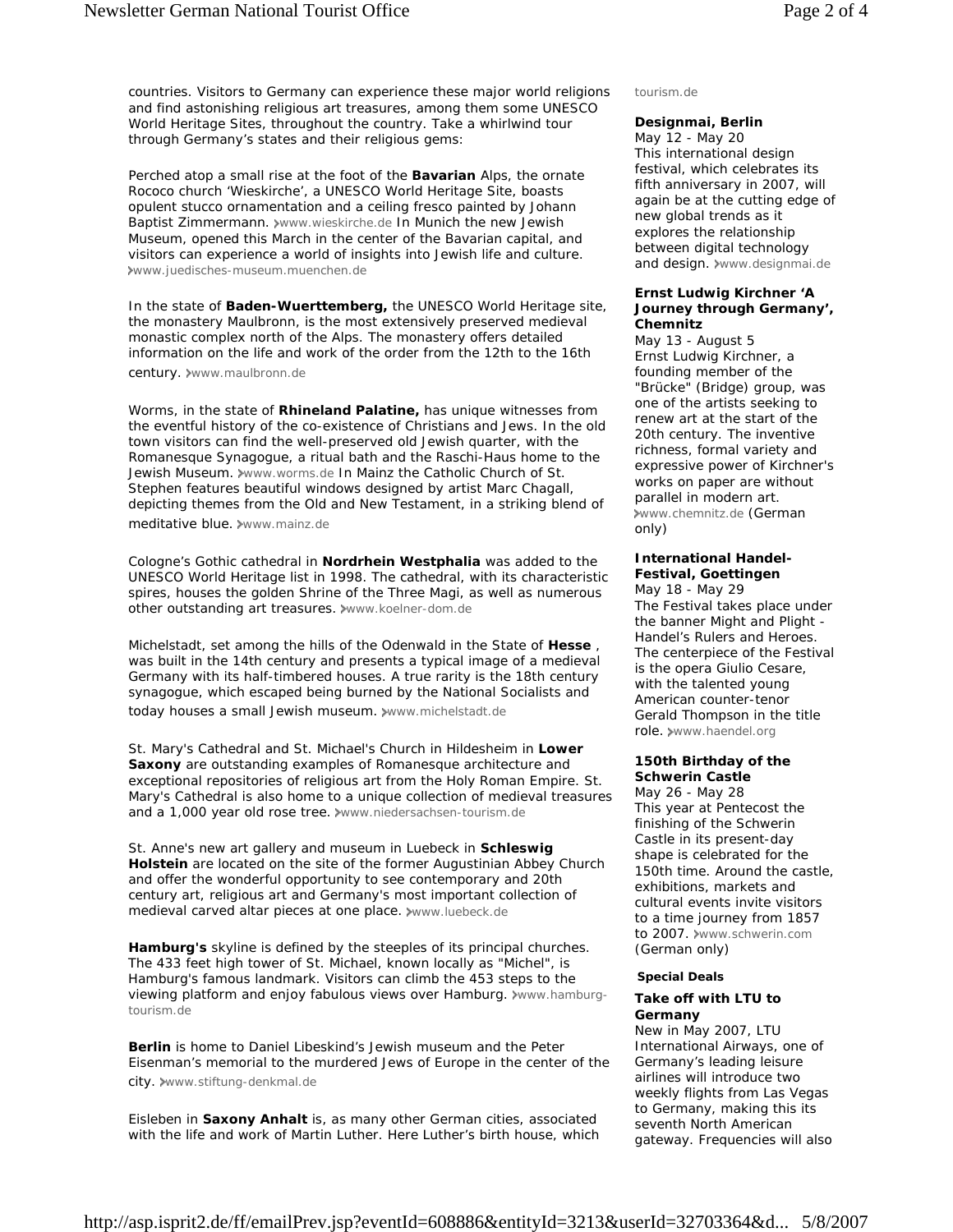documents the childhood and youth of the reformer, has re-opened this year. The ground floor rooms are preserved as typical of the end of the Middle Ages. www.eisleben-tourist.de (German only)

In Eisenach, in **Thuringia,** Luther left his marksAs well . It was here, at one of Germany's most revered castles, the Wartburg, that he translated the New Testament into German. The Luther memorials have been lovingly preserved, in an exhibition at the Luther house.

www.lutherhaus-eisenach.de

The Zittau 'Fastentuch' in **Saxony** is the only one of its type in Germany showing 90 pictures out of the Old and New Testament. Unique is the story of the Lenten Cloth itself: It was cut into four pieces and used as towels by Russian soldiers in WWII and later found by a farmer in the mountains close to the city. >www.zittau.de (German only)

# **Feature: Where the monks live - Reichenau Abbey on Lake Constance**

In the South of Germany in the State of Baden Wuerttemberg, Lake Constance is surrounded by picturesque, historic towns and villages where visitors can still see many buildings from the Middle Ages.

The most important gem is the Abbey on Island Reichenau, located at the South West corner of the lake. The UNESCO World Heritage Site, which was once the cradle of western civilization and played a key role in influencing European culture, illustrates the religious and cultural importance of the abbey in the Middle Ages. Eminent scholars taught at the renowned Abbey School, which produced outstanding theologians, politicians, scientists, poets and musicians and was renowned for its teaching of book calligraphy and painting and its goldsmiths.

It was founded in 724 AD by the itinerant bishop Pirmin. The abbey's Münster is dedicated to the Virgin and St Mark and the churches wall paintings illustrate the island's former importance. Two further churches were built on Reichenau consecrated to St Georg, and to Sts Peter and Paul. The monastery itself was secularized in 1802, but Reichenau still demonstrates an extraordinary connection to its monastic traditions. The worship of the relics has survived monastery times and locals as well as visitors still swarm the streets during the yearly island festivals, when the valuable holy relics are carried across the island in processions. And since 2001 a small group of monks has returned to the abbey. www.reichenau.de

But that's not all, Lake Constance, one of the largest German lakes, has to offer. The lake lies nestled in a lovely landscape of hills and mountains between Germany, Switzerland, Austria and Lichtenstein. In summer, it sparkles against the backdrop of the Alps. The popular "flower island Mainau" between Meersburg and Constance is a very special experience at any time of year and enchants its visitors with luxuriant blossoms, a park with trees around 150 years old and the baroque splendor of the castle. As well as the vegetation and the castle, visitors can enjoy Germany's largest butterfly house, hosting over 25 species of exotic butterflies, the palm house and temporary exhibitions. Glamorous events such as the Count's Island Festival, taking place from May 17 to May 20 this year, and the Mainau open air concerts in summer attract visitors from all over the world. >www.mainau.de

Other well-known attractions at Lake Constance include the town of Constance www.konstanz.de, the Zeppelin museum in Friedrichshafen www.zeppelin-museum.de, the prehistoric buildings on stilts in Unteruhldingen >www.pfahlbauten.de (German only), and of course all its beautiful tranquil villages all around the lake. >www.tourismus-bw.de

be increased from LTU's Florida gateways; Miami and Ft. Myers. To celebrate the beginning of the summer, LTU also offers special fares to Germany for departures in May from New York, prices starting at \$318, from Miami starting at \$368, from Los Angeles starting at \$648, and from Las Vegas starting at \$348. Taxes and fees not included in the price. www.ltu.com

# **Deilmann's Golf Programs on Ocean Sailings**

Golf theme cruises are scheduled on six Deilmann river ships beginning with the Spring Golf Cup aboard the five-star MV Casanova sailing from Basel, Switzerland to Passau, Germany, on the Rhine and Main rivers and the Rhine-Main Canal, May 19-31. The golf program includes six rounds of golf, all transfers, green fees, guides, pull carts, half day excursion and five nights at the five-star Steigenberger Hotel in the resort town of Bad Kissingen in Germany. Prices start at \$ 3,446 including airfare, book able right away.

www.deilmann-cruises.com To learn more about golfing in Germany consumers can order the new brochure 'Discover Germany playing golf' at www.ComeToGermany.com

# **Wagner Festival Tour**

Visit the world famous Bayreuth Music Festival and experience the magnificent opera house built especially for works by Richard Wagner! During this special tour music lovers will have the rare opportunity to visit the four performances 'Das Rheingold', 'Die Walkure', 'Siegfried' and 'Gotterdammerung' and also visit the cities of Heidelberg, Rothenburg, Nuremberg, Erfurt and Berlin during this eleven day tour through Germany. Travel dates are August 6-17, 2007. The price per person is \$5,998 including round-trip from the US, hotels double occupancy, ground transportation and tickets to all opera performances. www.valhol.com